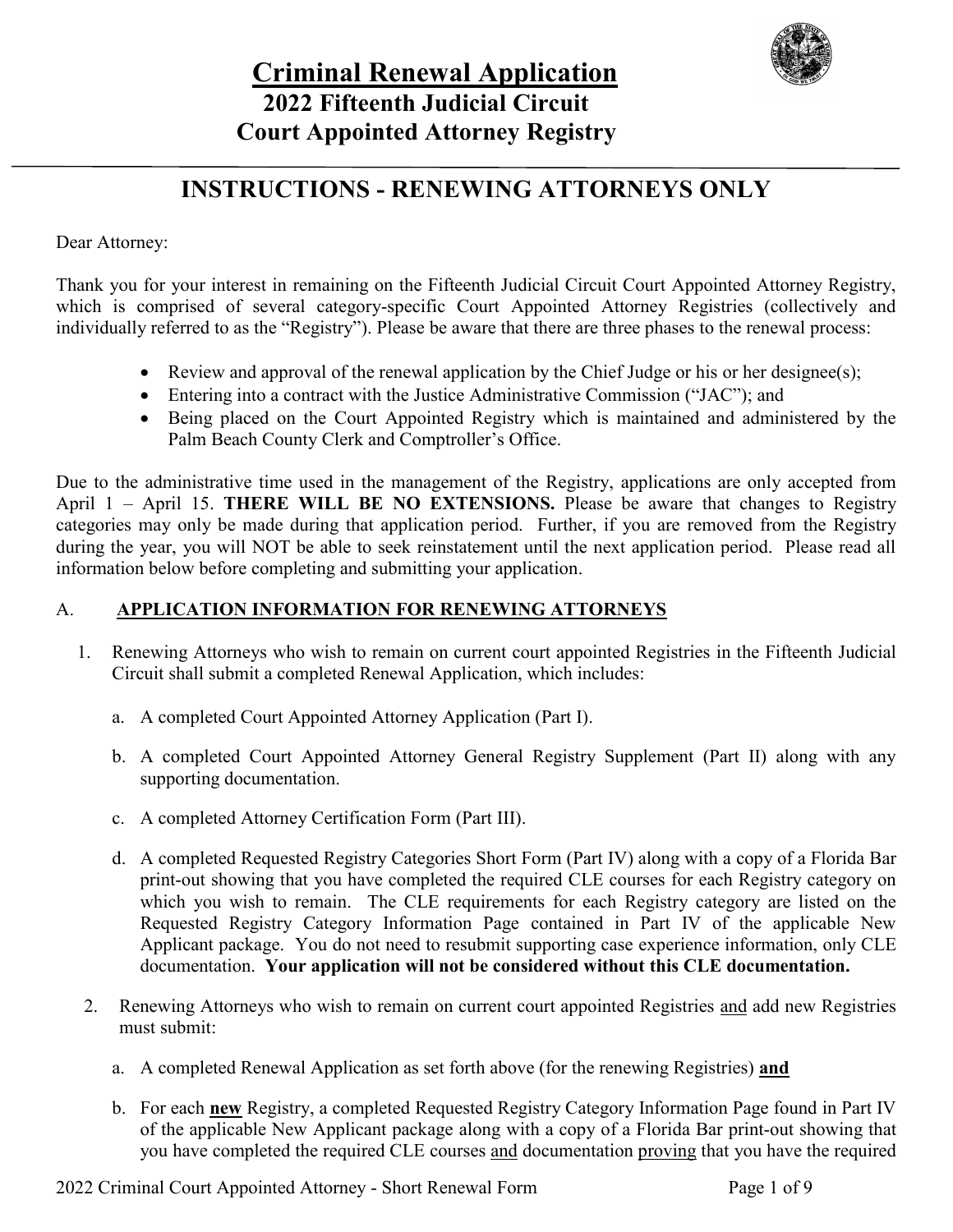case experience (such as print-outs from the Clerk's Office, judgments, commitments, etc.) for each new category you are requesting to be placed on. **Your application will not be considered without this documentation.** 

- 3. Due to the large number of attorneys on the various Registries, and the limited administrative support, do NOT contact Court Administration or the Clerk's Office to inquire as to the Registry categories for which you currently are approved. Check the correspondence from Court Administration (sent last year) approving the categories.
- 4. At the Chief Judge's discretion, a limit may be placed on the number of attorneys approved for each Registry. Having been approved for a 2021-2022 Registry does not guarantee approval for a 2022-2023 Registry.
- 5. By submitting your application, you are certifying that you have read and are familiar with the Policies and Procedures for Appointment of Counsel found in Administrative Orders 2.603 and 2.604, which can be found on the Circuit's website at [www.15thcircuit.com,](http://www.15thcircuit.com/) as well as sections 27.40, 27.425, 27.5304, and 27.5305, Florida Statutes.
- 6. Processing of the application may take up to 8 weeks.
	- a. The application is reviewed by a committee and approved by the Chief Judge or his or her designee(s).
	- b. Once the application is reviewed and approved by the Chief Judge or his or her designee(s), you will receive a letter from Court Administration which will either list the Registries and locations approved or will list the deficiencies which must be remedied in order for the application review process to continue. Failure to remedy the deficiencies will result in the application being rejected.
	- c. Once approved, you must sign a contract with the JAC.

### B. **APPOINTMENT INFORMATION**

- 1. Conflict case appointments are randomly chosen by a computerized program maintained by the Clerk's Office and placement on a Registry does not guarantee appointments.
- 2. Court Administration makes no representations as to the number of cases in which you may be appointed. The number of available cases (i.e. those in which the Office of Public Defender and/or the Office of Criminal Conflict and Civil Regional Counsel cannot provide representation) and the number of attorneys included on the Registry for each category will impact the frequency of appointments.
- 3. Your failure to accept appointments for any reason (e.g. rejection of the case, unavailability etc.) may result in you being removed from the Registry. If you are removed from the Registry, you will have to file a new application to be reinstated.

### C. **REQUIRED NOTIFICATION INFORMATION**

- 1. You must immediately (within twenty-four hours) notify Court Administration if there is any change in your status with the Florida Bar (e.g. your license becomes inactive).
- 2. You must notify Court Administration if you become the subject of any disciplinary action instituted by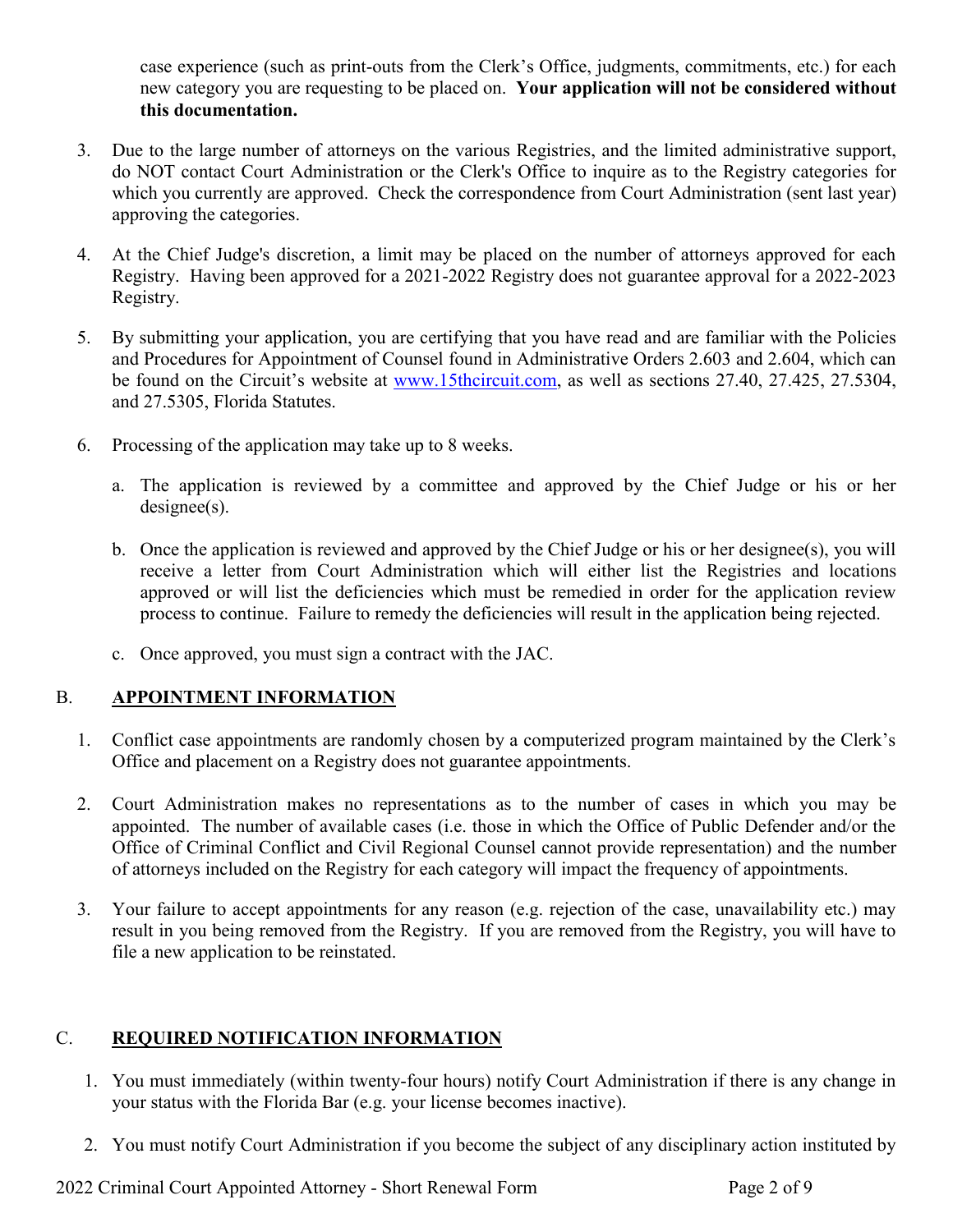the Florida Bar or have a legal malpractice case filed against you within seven days of the filing of the complaint, order, or other charging document.

- 3. You must immediately (within twenty-four hours) notify Court Administration if you become the subject of a criminal investigation or have criminal charges against filed against you.
- 4. Failure to comply with these notification provisions may result in your immediate removal from the Registry.

### D. **JAC CONTRACT INFORMATION**

Renewing Court Appointed Attorneys must re-execute a contract with the JAC each fiscal year, which begins on July 1 and ends on June 30. The JAC will notify the attorney when the renewal contracts are available (usually in June). Failure to sign a renewal contract with the JAC by July 15 will result in the attorney being removed from the Registry and requiring a new application during the next open application period.

#### E. **CONTACT INFORMATION**

- 1. You must maintain a valid email address and must provide notice to Court Administration, to the Clerk, and to the JAC upon any change to your address, email address or telephone number.
- 2. Failure to comply with the terms of the JAC Contract or to notify Court Administration, the Clerk, and the JAC of any changes to your contact information may result in your removal from the Registry.
- 3. All attorneys on the Registry agree to accept correspondence through email.

### F. **SUBMISSION OF RENEWAL APPLICATION**

Parts I through IV of the Renewal Application are to be **emailed only** no later than April 15, 2022 to:

### **[CAD-AttorneyWheel-1@pbcgov.org](mailto:CAD-AttorneyWheel-1@pbcgov.org)**

This inbox is for Adult Criminal, and Juvenile Delinquency Conflict Attorneys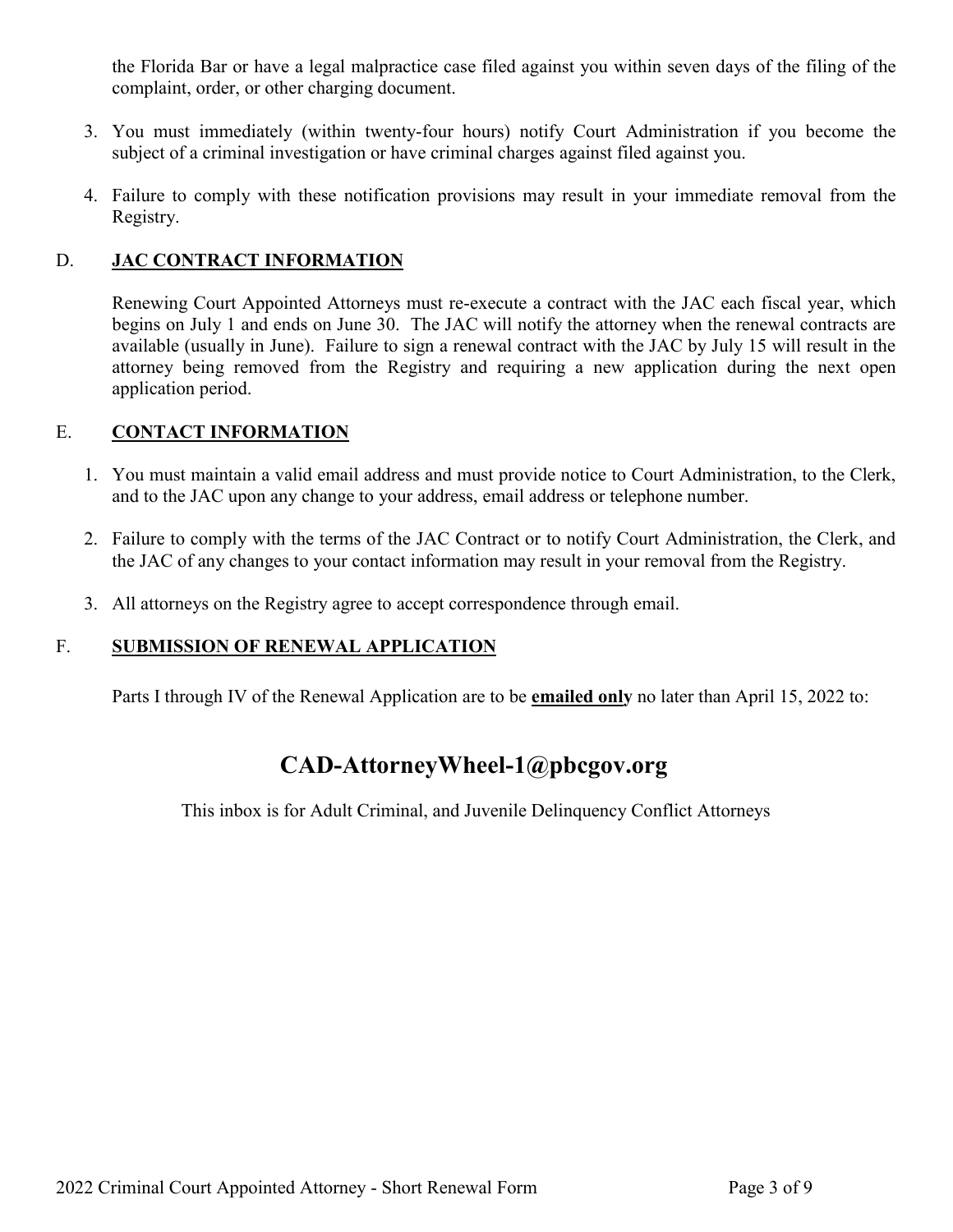

# **2022 Fifteenth Judicial Circuit Court Appointed Attorney Application**

|--|--|

(You must fill out and return all applicable application pages)

| <b>Signature of Attorney</b>                                                                                                                                                                           | <b>Date</b>                                                                                                                                                                                                                                   |  |  |
|--------------------------------------------------------------------------------------------------------------------------------------------------------------------------------------------------------|-----------------------------------------------------------------------------------------------------------------------------------------------------------------------------------------------------------------------------------------------|--|--|
| I CERTIFY THAT I HAVE READ AND AGREE TO THE TERMS SET FORTH IN THE THREE (3)<br>PAGE INSTRUCTION SHEET AND ON THIS INFORMATION SHEET. FAILURE TO COMPLY<br>MAY RESULT IN MY REMOVAL FROM THE REGISTRY. |                                                                                                                                                                                                                                               |  |  |
| <b>FACSIMILE NUMBER:</b>                                                                                                                                                                               |                                                                                                                                                                                                                                               |  |  |
| <b>TELEPHONE NUMBER:</b>                                                                                                                                                                               |                                                                                                                                                                                                                                               |  |  |
| <b>EMAIL ADDRESS:</b>                                                                                                                                                                                  |                                                                                                                                                                                                                                               |  |  |
| (circle one):<br><b>YES</b>                                                                                                                                                                            | NO <sub>1</sub>                                                                                                                                                                                                                               |  |  |
|                                                                                                                                                                                                        | I agree to meet with 15th Judicial Circuit Court appointed clients at a corrections facility (for adult criminal and<br>juvenile cases) or at a residential care facility (for guardianship cases) and to accept phone calls from the clients |  |  |
| <b>YES</b>                                                                                                                                                                                             | N <sub>O</sub>                                                                                                                                                                                                                                |  |  |
|                                                                                                                                                                                                        | I agree to meet with 15th Judicial Circuit Court Appointed clients my Palm Beach County Office and will not<br>require the client to travel outside Palm Beach County (circle one):                                                           |  |  |
|                                                                                                                                                                                                        | PALM BEACH COUNTY OFFICE ADDRESS (if different): _______________________________                                                                                                                                                              |  |  |
|                                                                                                                                                                                                        |                                                                                                                                                                                                                                               |  |  |
|                                                                                                                                                                                                        | PRIMARY OFFICE ADDRESS (as listed with The Florida Bar): _______________________                                                                                                                                                              |  |  |
|                                                                                                                                                                                                        | OTHER STATES IN WHICH ADMITTED TO PRACTICE LAW:                                                                                                                                                                                               |  |  |
|                                                                                                                                                                                                        |                                                                                                                                                                                                                                               |  |  |
| <b>FULL NAME:</b>                                                                                                                                                                                      | <u> 1989 - Johann John Stoff, deutscher Stoffen und der Stoffen und der Stoffen und der Stoffen und der Stoffen</u>                                                                                                                           |  |  |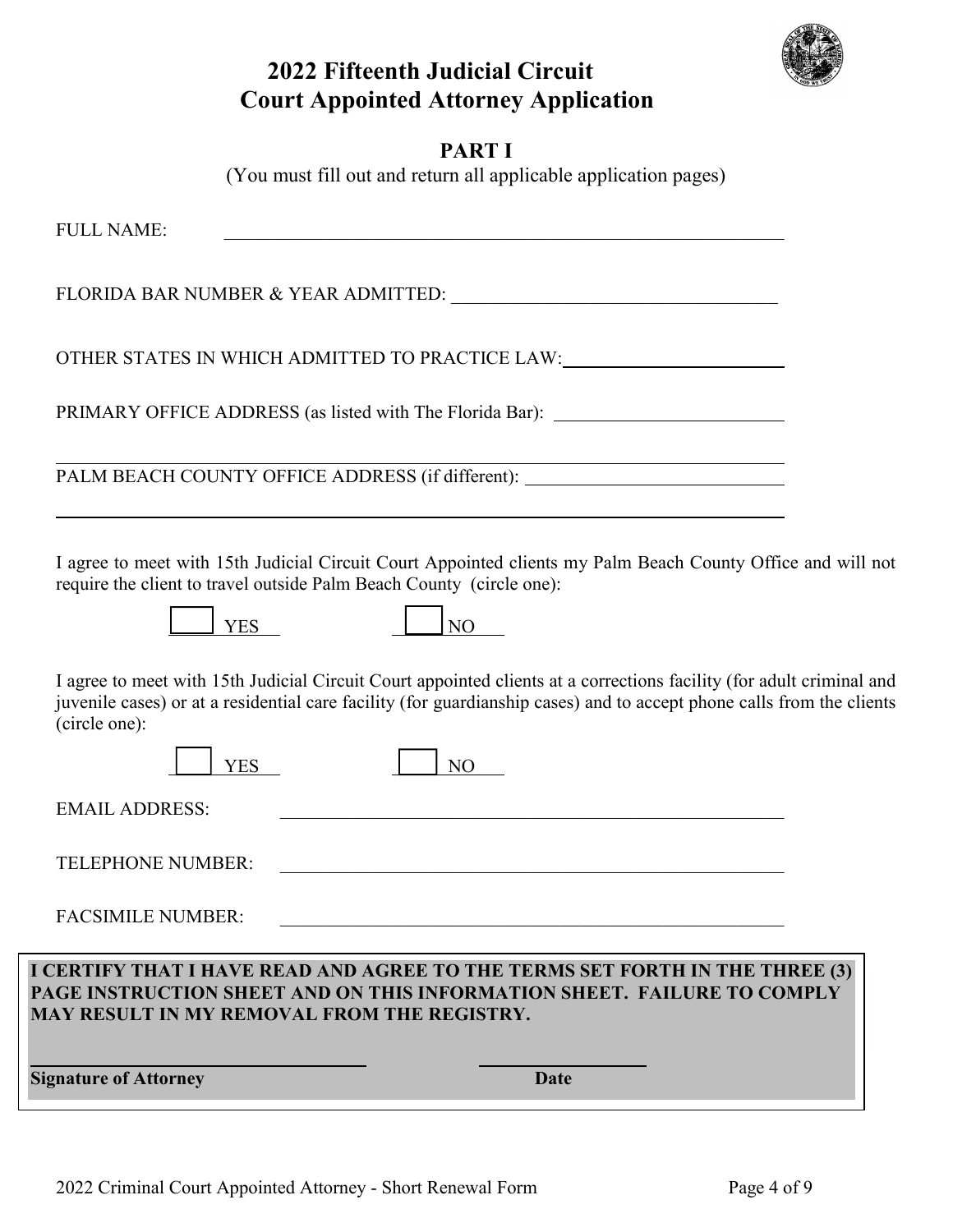# **PART II**



## **2022 Fifteenth Judicial Circuit Court Appointed Attorney General Registry Supplement**

1. In the last 10 years, has any trial or appellate court found that you rendered ineffective assistance of counsel through a Florida Rule of Criminal Rule 3.850, Florida Rule of Criminal Procedure 3.851, or other equivalent state or federal hearing?



If YES, list all cases, including style of case, judge, and opposing counsel. Also, for each instance, please provide any explanation or circumstance you deem necessary or important to consider in further review of your application.

2. In the last 10 years, have you been the subject of any disciplinary proceedings initiated by the Florida Bar or the Bar of any other jurisdiction?





If YES, list all proceedings and the outcome. Also, for each instance, please provide any explanation or circumstance you deem necessary or important to consider in further review of your application.

3. In the last 10 years, has any trial court replaced you with another attorney after conducting a hearing pursuant to *Nelson v. State*, 274 So. 2d 256 (Fla. 4th DCA 1973) or other equivalent state or federal hearing?

 $Yes$   $|$   $|$   $No$ 

If YES, list all cases, including style of case, judge, and opposing counsel. Also, for each instance, please provide any explanation or circumstance you deem necessary or important to consider in further review of your application.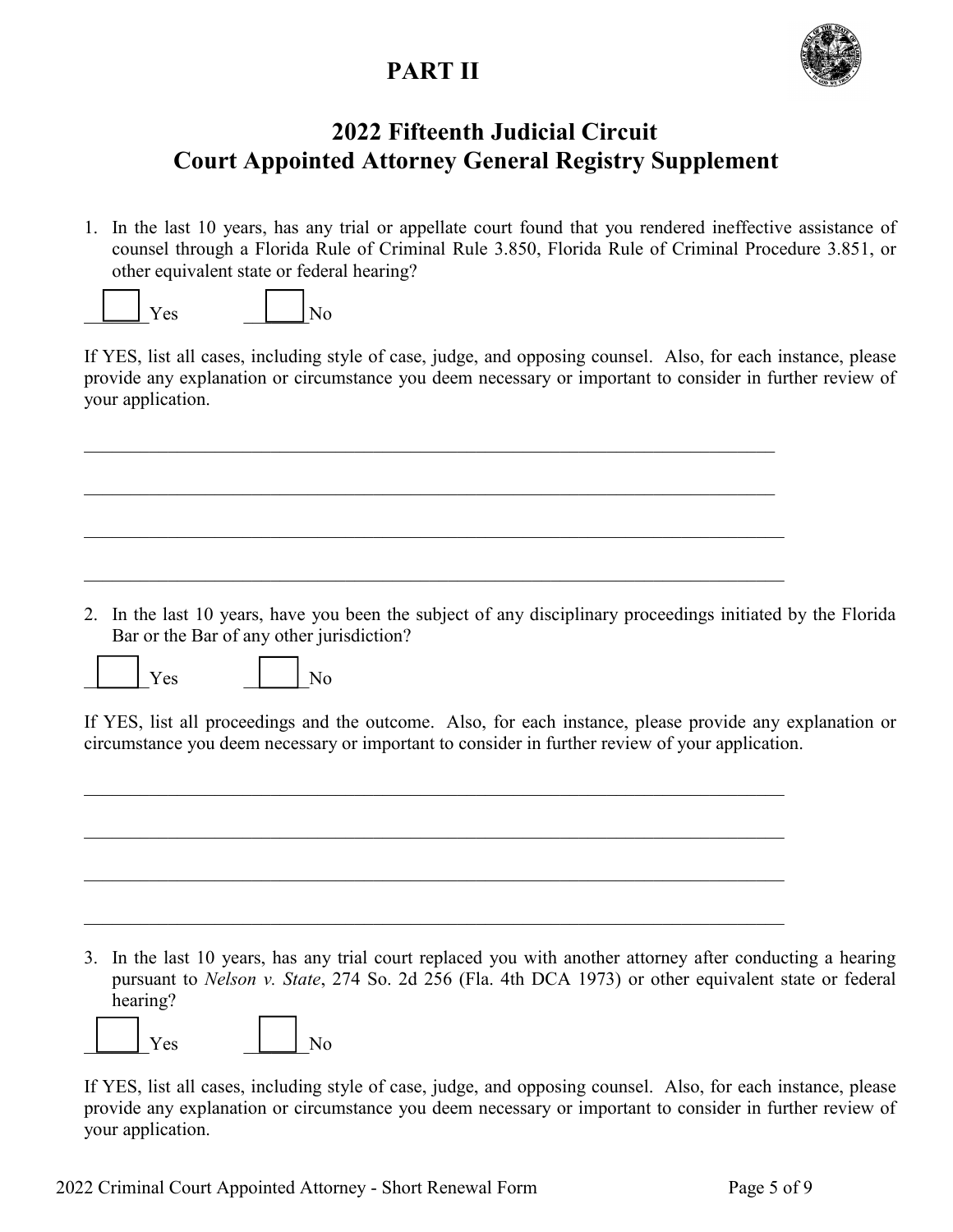| <b>Signature of Attorney</b> | <b>Date</b> |  |
|------------------------------|-------------|--|
|                              |             |  |
|                              |             |  |
|                              |             |  |
|                              |             |  |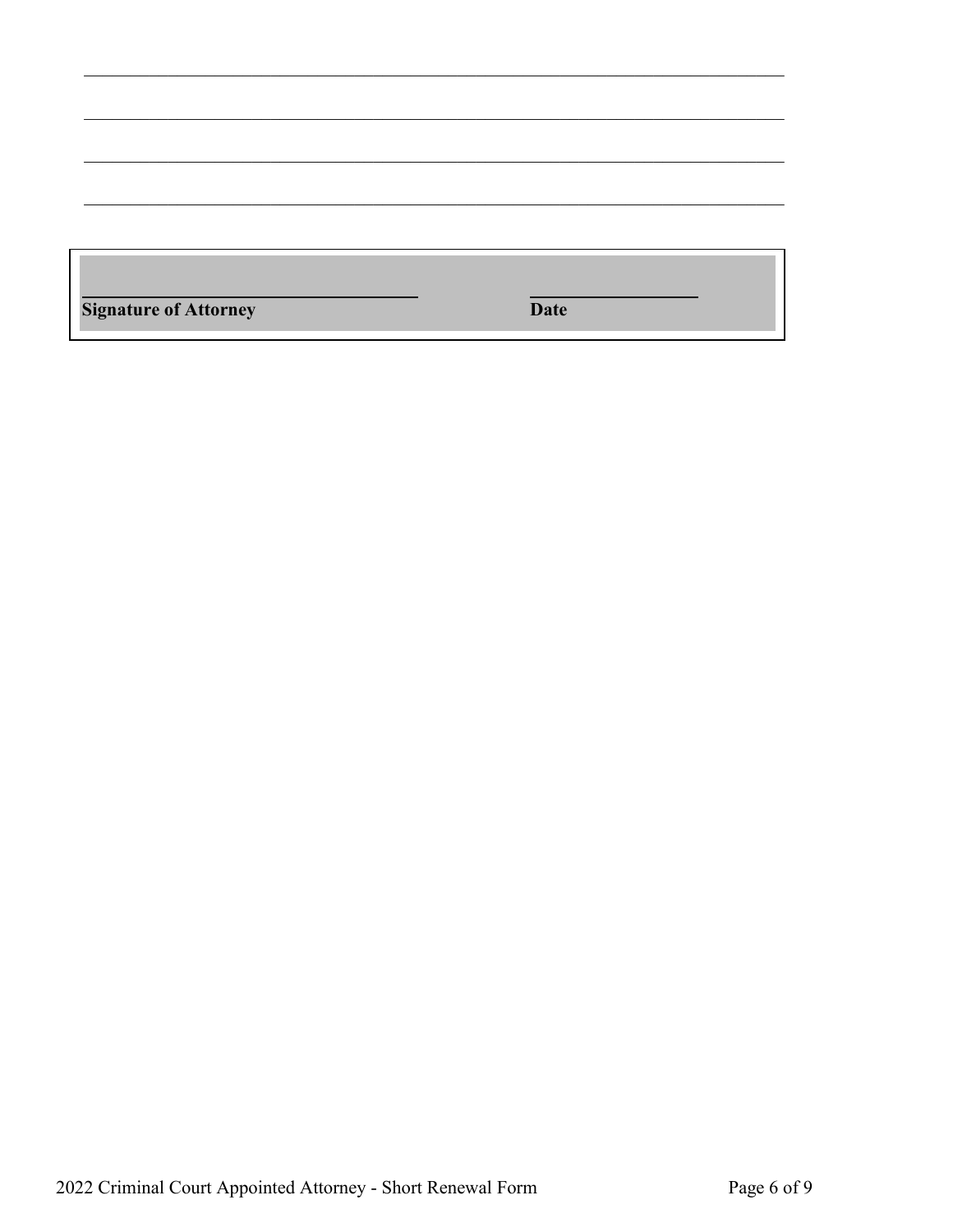# **PART III**



# **2022 Fifteenth Judicial Circuit Court Appointed Attorney Registry**

### **ATTORNEY CERTIFICATION**

| NAME:                    | FBN: |  |
|--------------------------|------|--|
| <b>BUSINESS ADDRESS:</b> |      |  |
| <b>BUSINESS PHONE:</b>   | FAX: |  |
| <b>EMAIL ADDRESS:</b>    |      |  |

In accordance with section 27.40(3)(a), Florida Statutes*,* to be included on a Fifteenth Judicial Circuit Court Appointed Attorney Registry, I hereby certify:

- 1. I meet any minimum requirements established by the Chief Judge and by general law for court appointment; and
- 2 I am available to represent indigent defendants in cases requiring court appointment of private counsel; and
- 3. I am willing to abide by the terms of the Justice Administrative Commission Contract for Services; and
- 4. I further certify to the best of my knowledge and belief, all statements contained in my Court Appointed Attorney Application and herein are true, correct, complete, and made in good faith. I understand any omissions, falsifications, misstatements or misrepresentations above may disqualify me for consideration. If I am accepted for installation on any Fifteenth Judicial Circuit Registry and enter into a contract with the Justice Administrative Commission I understand any omissions, falsifications, misstatements or misrepresentations later discovered to have been made by me herein may be grounds for dismissal. I am required to adhere to the contract, to any applicable policies and administrative orders of the Fifteenth Judicial Circuit, and any policies and procedures of the Justice Administrative Commission [\(www.JusticeAdmin.org\)](http://www.justiceadmin.org/).
- 5. I agree to meet with 15th Judicial Circuit Court appointed clients at my Palm Beach County office. For appointed clients who are incarcerated, I agree to meet with them at the corrections facility. For appointed clients who are at a residential care facility, I agree to meet with them at the facility. I further agree to accept phone calls from court appointed clients.
- 6. I agree to provide 30 days written notice via email to **CAD-AttorneyWheel-1@pbcgov.org** if I wish to be removed from a Registry. I agree that once removed from the Registry, I must file a new application to be reinstated.
- 7. I agree to provide written notice via email to **CAD-AttorneyWheel-1@pbcgov.org** within twenty-four hours if my status with the Florida Bar changes. I agree to provide notice to the same email if I become the subject of any disciplinary action instituted by the Florida Bar or have a legal malpractice case filed against me within seven days of the filing of the complaint, order or other charging document. I also agree to provide immediate (within twenty-four hours) notice via the same email address if I become the subject of a criminal investigation or have criminal charges filed against me. I understand that my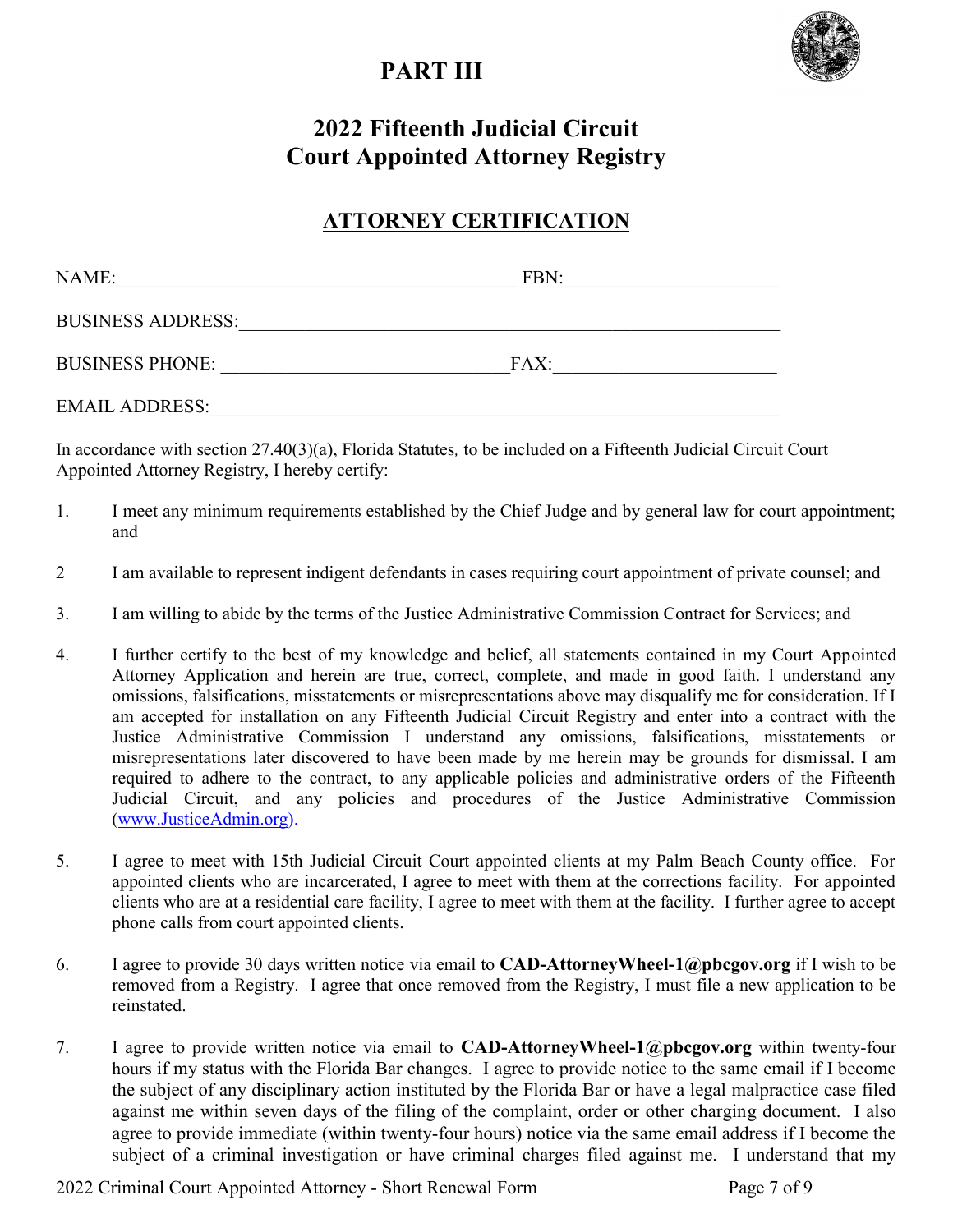failure to comply with these notification provisions may result in my immediate removal from the Registry.

**SIGNATURE OF APPLICANT DATE**